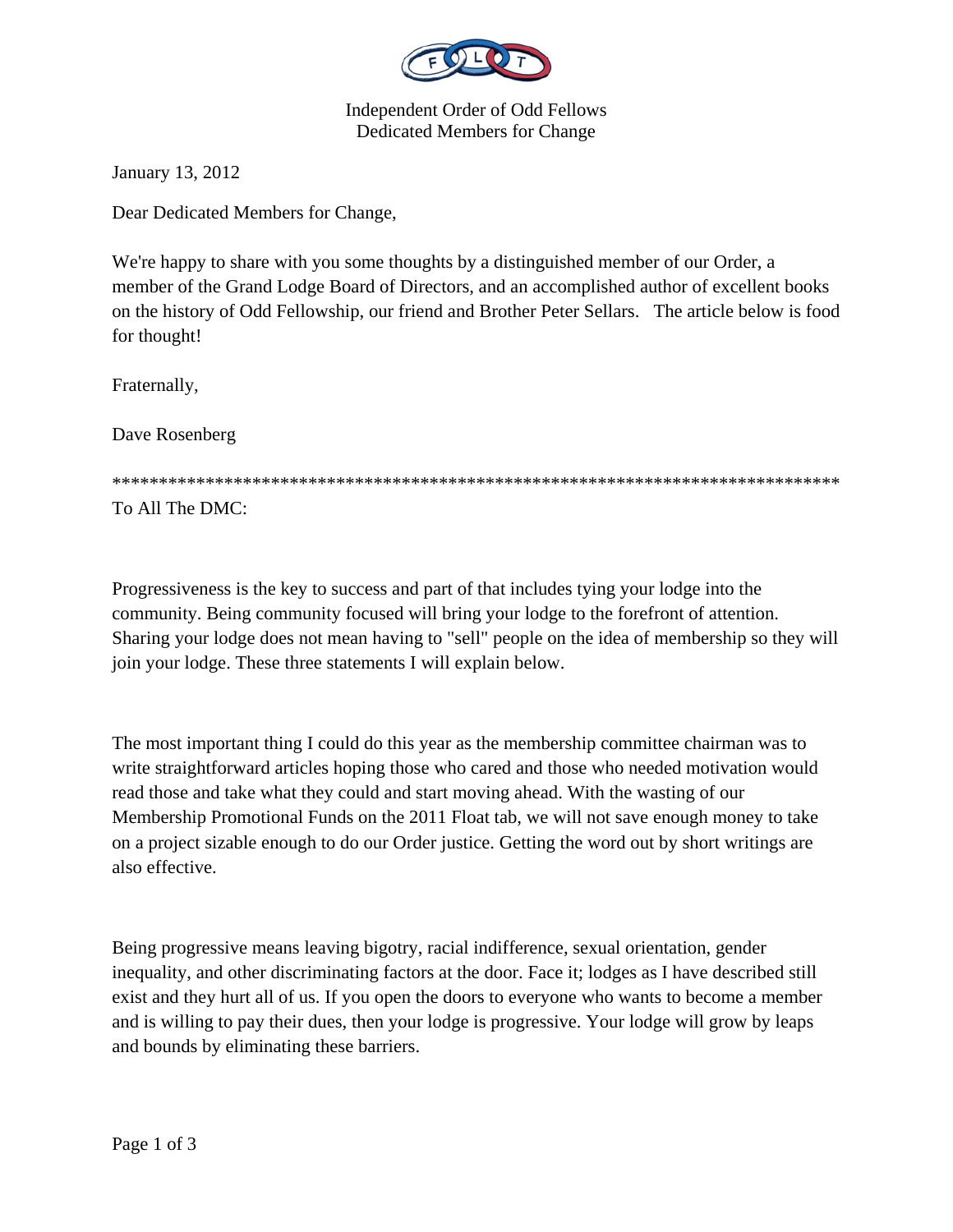

Independent Order of Odd Fellows Dedicated Members for Change

It is truly sad to see a lodge full of seniors who have never entrusted the lodge to others they see not worthy or capable of taking over the lodge. These are the lodges, along with the ones who set the barriers, who fail.

Sometimes, money needs to be spent to get the attention of your neighborhood. My lodge can gain many members, as it does, by showing our potential members we support community activities and causes. In my city of San Francisco, I promise you there are many causes and organizations who look for support. They recognize the support and some apply to our lodge. This is what being community focused means.

If you set up an information booth at a local event within your community let it be there for information only. Use the brochures we have. Do not try to get new members at this point. If they want to join after you have explained everything about the Order and your lodge, then you have done a good job. Do not try to sell them on membership. Try to show them how wonderful your lodge is so they will want to join. Show an interest in their ideas and interests. That is the key.

We appeal to a wide range of members. From a few homeless individuals to those I have described, to the most affluent we have them all. This past month, we brought a new member into our lodge who was just visiting us. He came back for his degrees and is now a member of our lodge. He is a top neurosurgeon in his field and often flies around the world performing surgeries with his team. His name is Tom Kopitnik and we are proud to add him to our diverse membership. That is what should attract members the most: that we do not set barriers other than the few simple qualification we set as an Order.

This past year, my lodge has brought in thirty-four new members, two transfers, one reinstatement, and three associate members. It has four major activities a year which many choose one or more as a favorite. These events include an overnight trip somewhere in the state, a Day-At-The-Races event, our annual dinner-installation event at a local restaurant, and a ghost walk tour in the city. For new applicants, there is no charge. Our meetings have attendance prizes, refreshments, and an hour and a half socializing before the meetings.